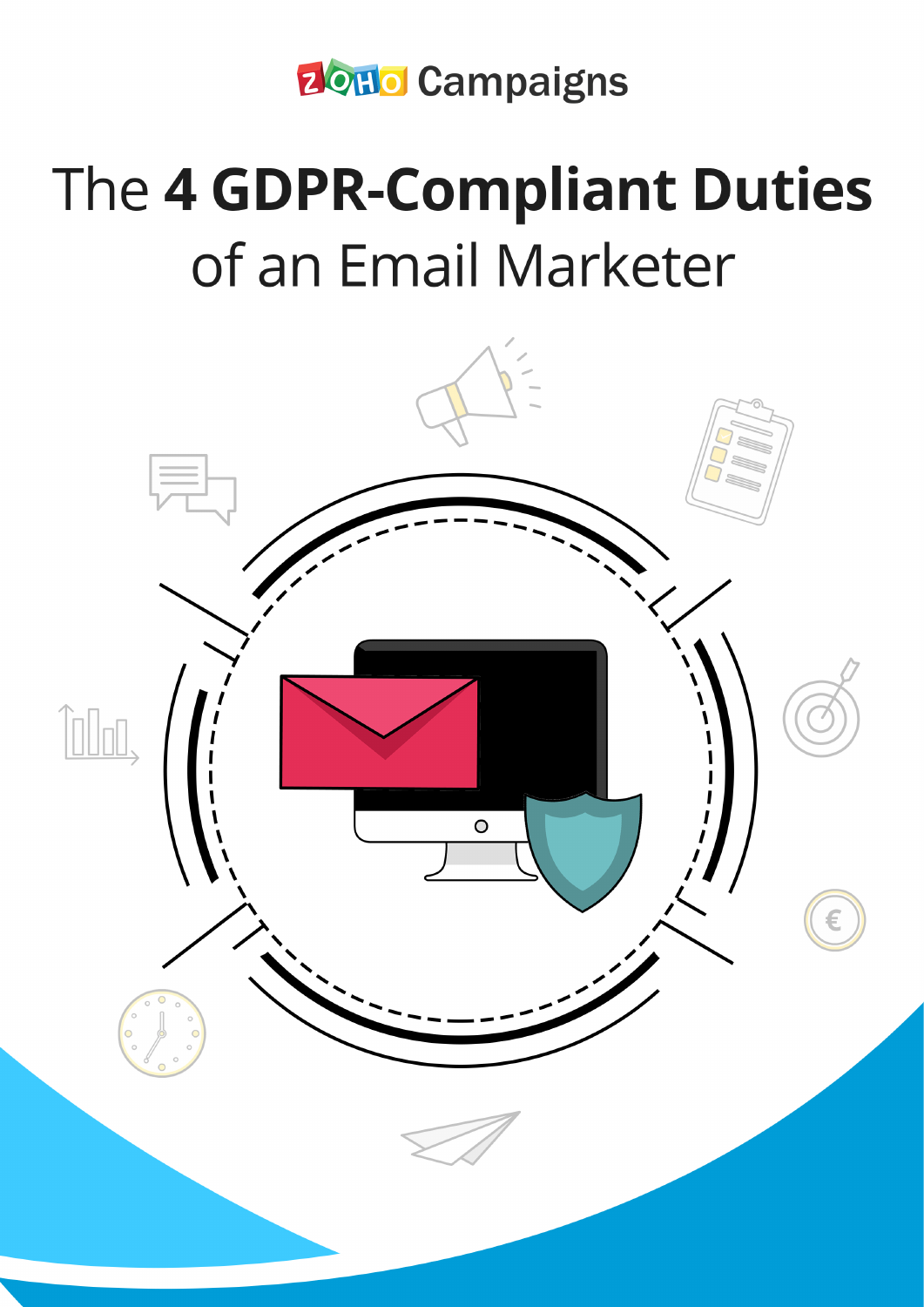### Table of content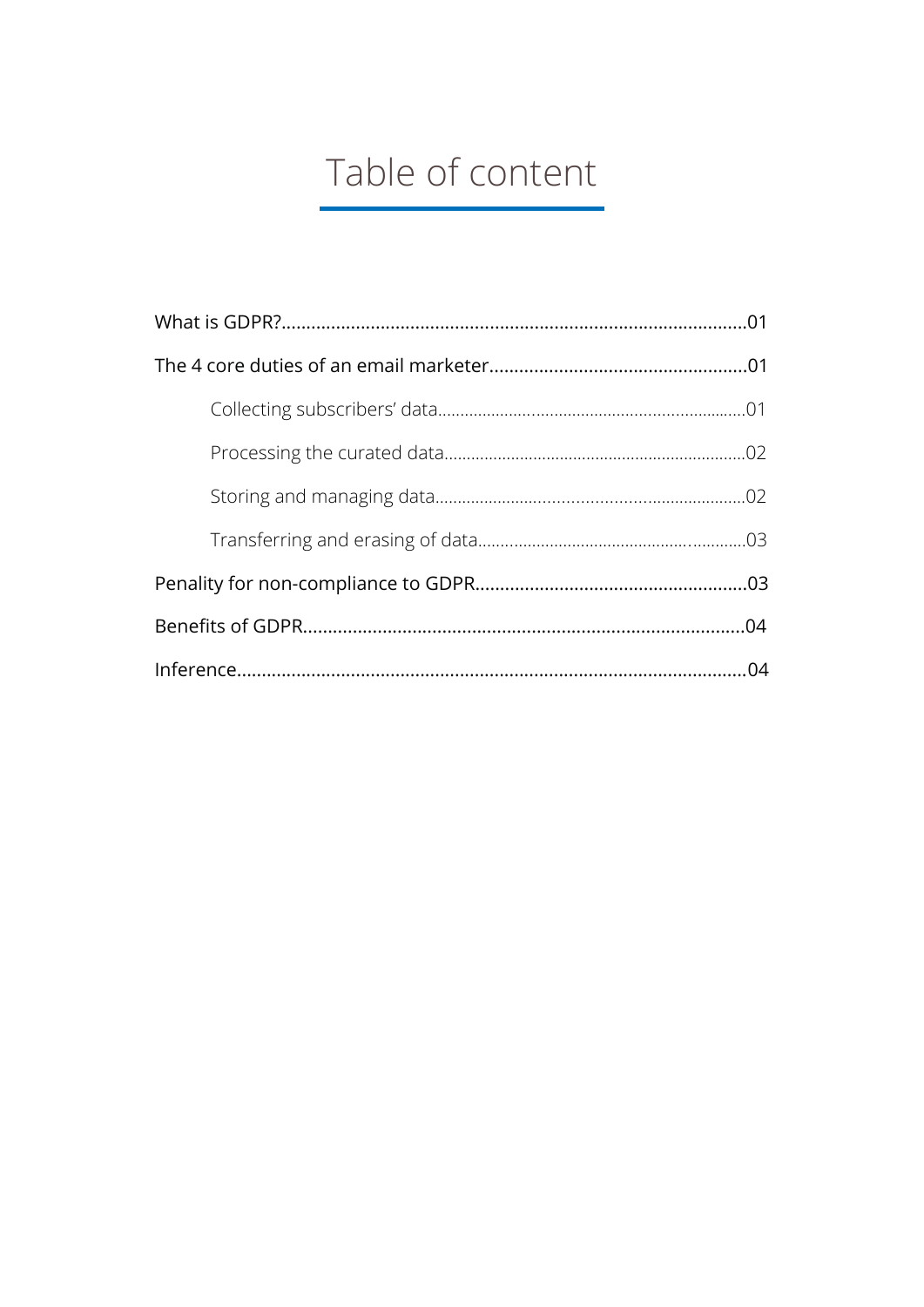### <span id="page-2-0"></span>What is GDPR?

The GDPR is an upcoming European Union law that imposes strict obligations on the way a business uses its subscribers' personal data. Henceforth, every business is required to obtain explicit consent from their audience, before proceeding with their email marketing efforts. Businesses are also liable for the safety of their subscribers' information and they are subject to penalization for any breaches.

In short, the regulation lists a set of rights for data subjects (people whose data is managed by a business), for which every marketer (of a business) must comply.

## The 4 core duties of an email marketer

With permission-based engagement in the limelight, marketers are tasked with capturing, processing, and managing users' data efficiently.

#### Collecting subscribers' data :

According to the law, marketers are required to use the double opt-in method for obtaining consent from their users. You also need to educate them on why you're collecting their data. Performing an internal audit will help you understand what kind of subscriber data you already have and what you further need to collect from your users. Mention consent in simple terms, and make sure to obtain separate consent for different purposes.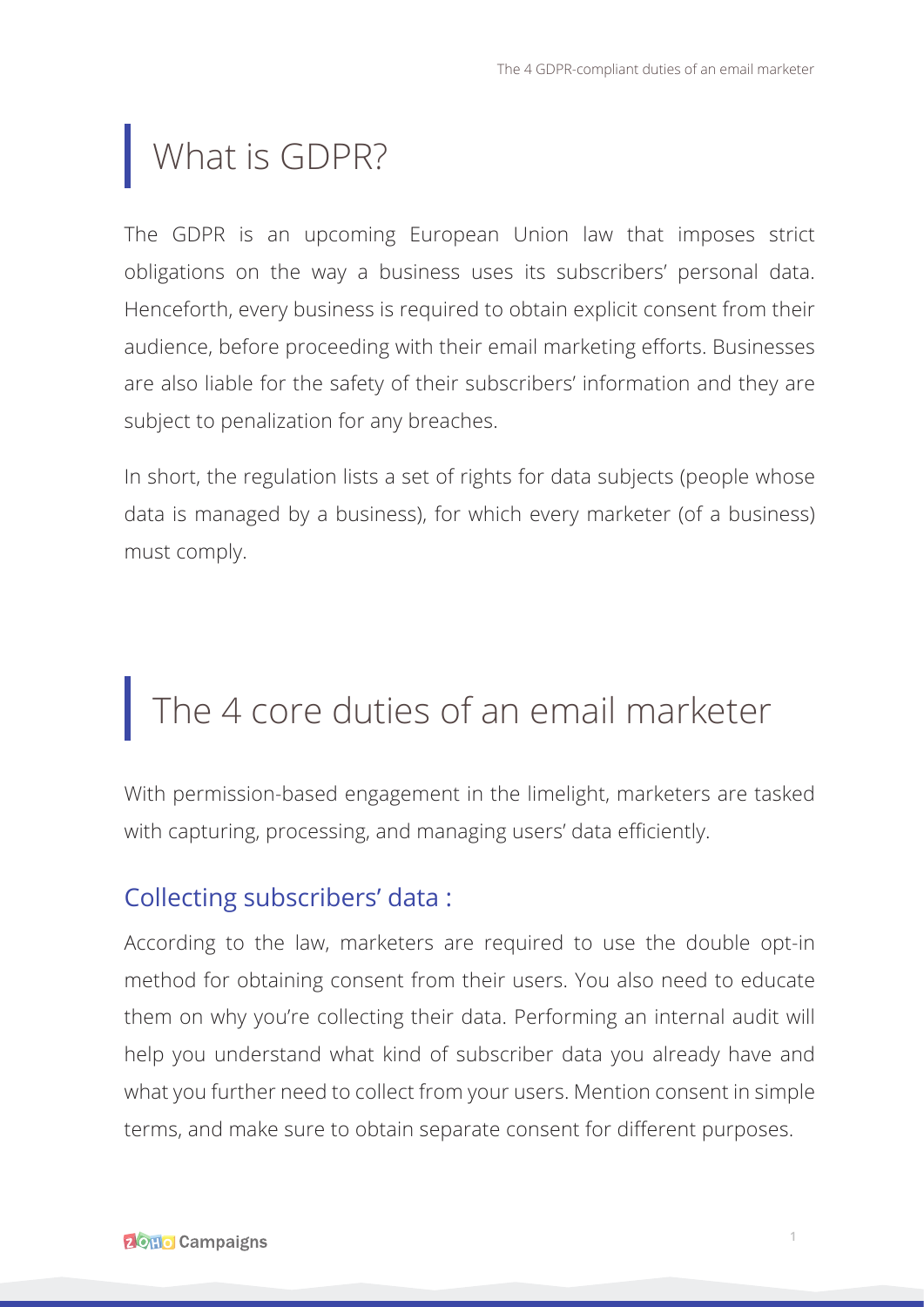<span id="page-3-0"></span>Remember, consent has to be a voluntary affirmative action, so don't use any form of default consent like pre-ticked boxes or filled fields. When it comes to children or sensitive data like race, ethnicity, religion, etc., collect only when you have clearly informed your subjects and you have enough provisions.

#### Processing the curated data

Once you collect the necessary data, the way you handle it is crucial. Personal data you collect from your data subjects must be used only for the purposes that you clearly stated when they gave their permission. If you use it for any other unappropriate objectives, you'll be held at crime for violation of the law.

Periodically review your data to ensure that it's up to date. Whenever you make changes to privacy notices, inform your users immediately. Your subjects can restrict the processing of their data when they have any issue with the content you hold or the way you handle it. You must respond to their restriction request and make preparations accordingly.

#### Storing and managing data

It's your responsibility to safeguard your users' personal data, and in the event of any loss or breach, you'll be strictly punished. Inform your subscribers about where their data is stored, and don't allow any thirdparty services or unauthorized people to access your stored data at any point in time.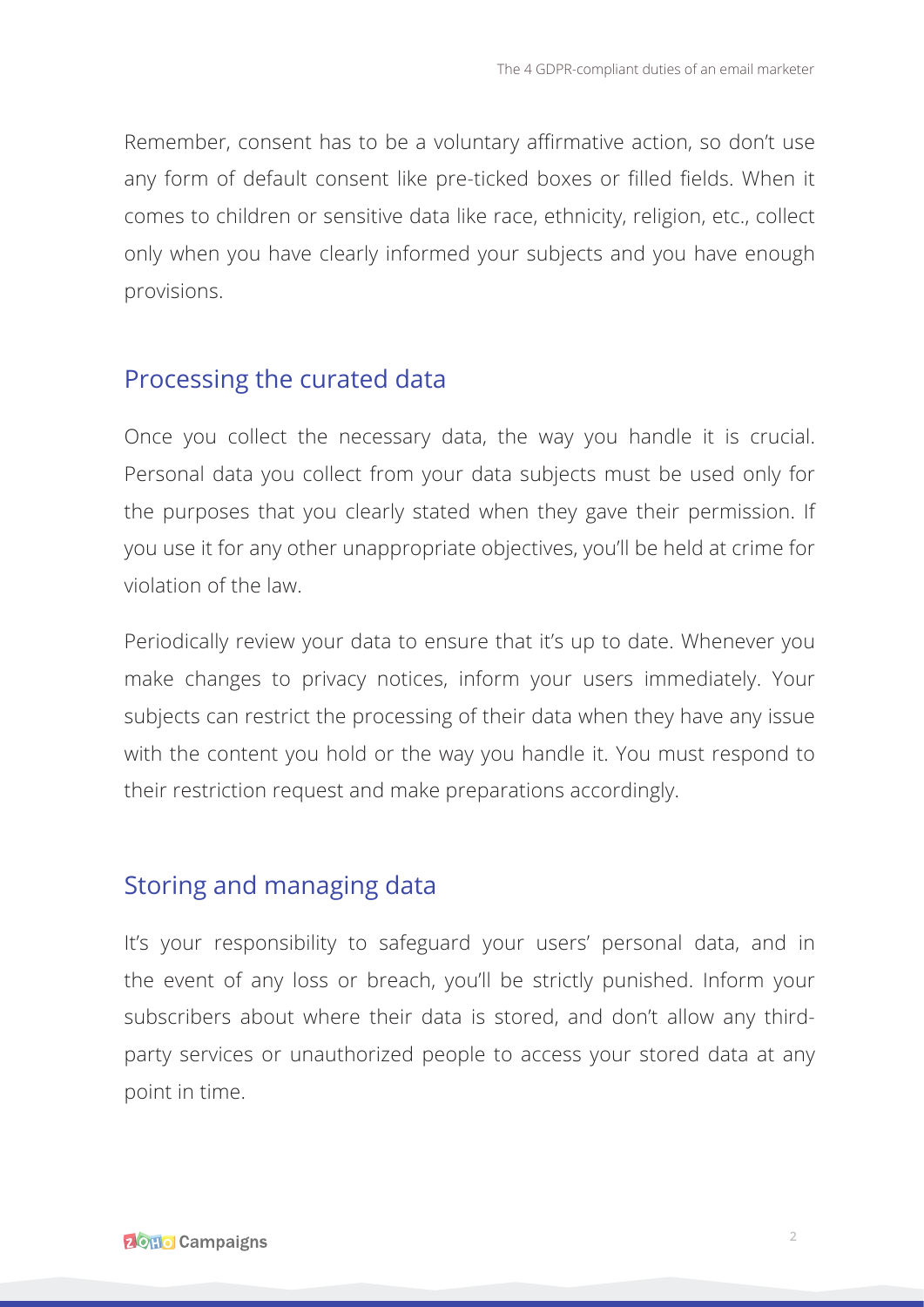<span id="page-4-0"></span>As your engagement is completely mutual in a permission-based approach, you must allow your users to opt out of your service at any time. Users also have the power to make modifications to their information, so let them access their data and make updates when needed.

#### Transferring and erasing of data

You must permit the transfer of personal data from your system to thirdparty services when an individual requests it. You may also migrate data across data centers within your organizations, as there's no stipulation for only storing information in the EU servers. An individual can also demand the deletion of any personal data that they feel is not being appropriately used by your business. In both the cases of erasure and transfer, you cannot penalize a user who makes this request, and you must promptly respond to their needs by providing immediate arrangements.

It's also important to allow users to access their data in a readable format so that they can download their information, at any time, through passwordprotected files.

### Penalty for non-compliance to GDPR

Non-compliance with the GDPR comes with a huge monetary penalty. Sanctions for not complying with the law can be very high—20 Million Euros (€20 million) or 4% of your company's total worldwide annual turnover from the preceding financial year, whichever is higher.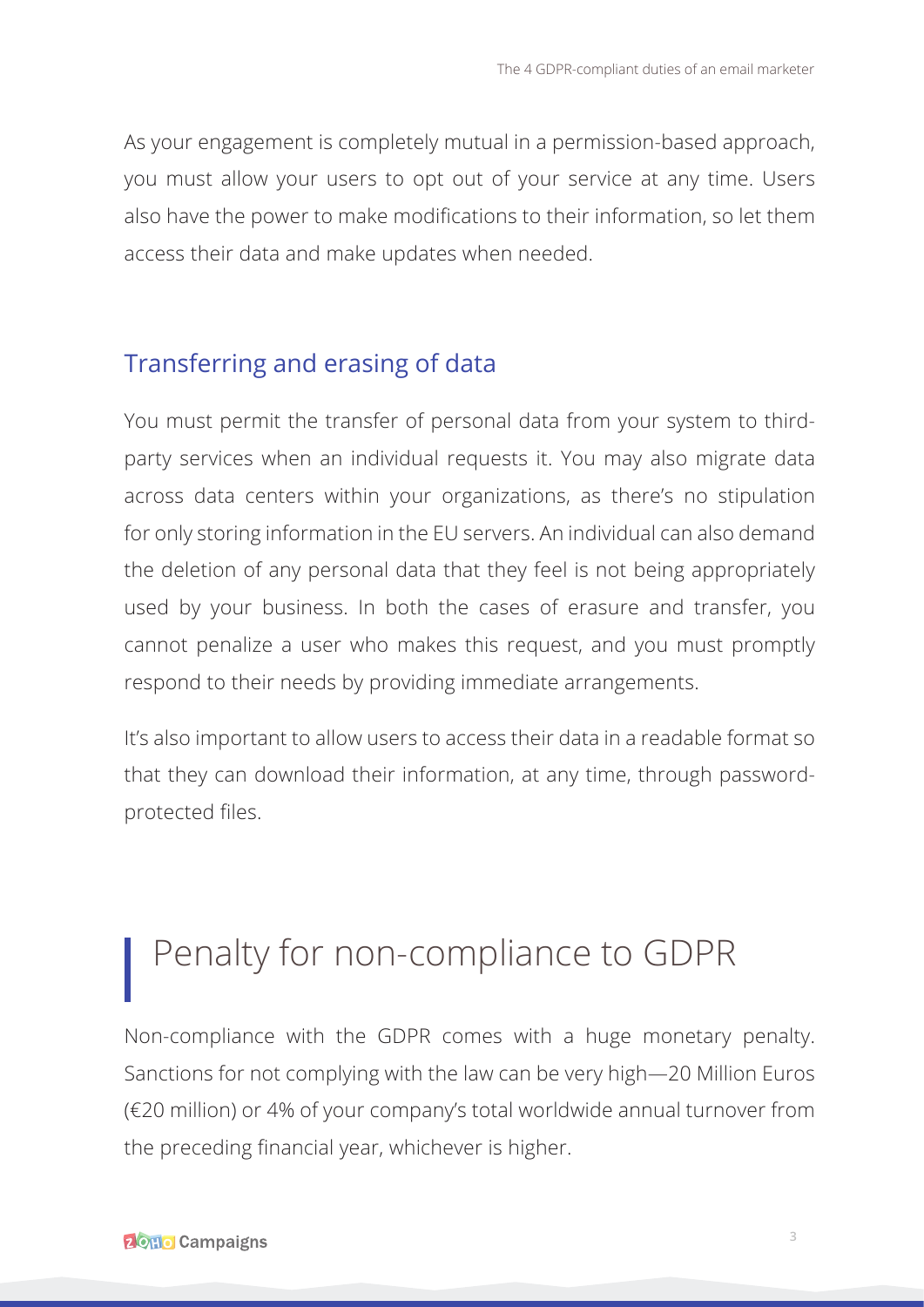## <span id="page-5-0"></span>Benefits of GDPR

Clean email marketing: Abiding by the laws of this regulation, you reach out only to the people who want to connect with you. Your email engagement rates will go up and you'll end up with better conversions.

Goodwill from customers: Due to the transparency in your email marketing approach, customers will tend to stick with you, and a sense of trust can be built between your brand and your customers.

Increased revenue: With higher conversions and improved email performance, you can improve your ROI and, ultimately, build a better brand image.

## Inference

The GDPR isn't a thing of stress for the email marketing industry. It's a welcome addition, as it helps in cleaning up your mailing lists and helps you target the right set of people. While complying with the laws might initially seem laborious, the payoff is definitely worth it—you become a smarter marketer! So, say "yes" to GDPR for a robust and successful email marketing.

**4** to help with compliance. You should in no way take the above mentioned information as legal advice. We always Disclaimer: GDPR security requirements are vast and complex and Zoho Campaigns has given its best solutions recommend that you approach legal counsel to advise on the best ways to ensure GDPR compliance.